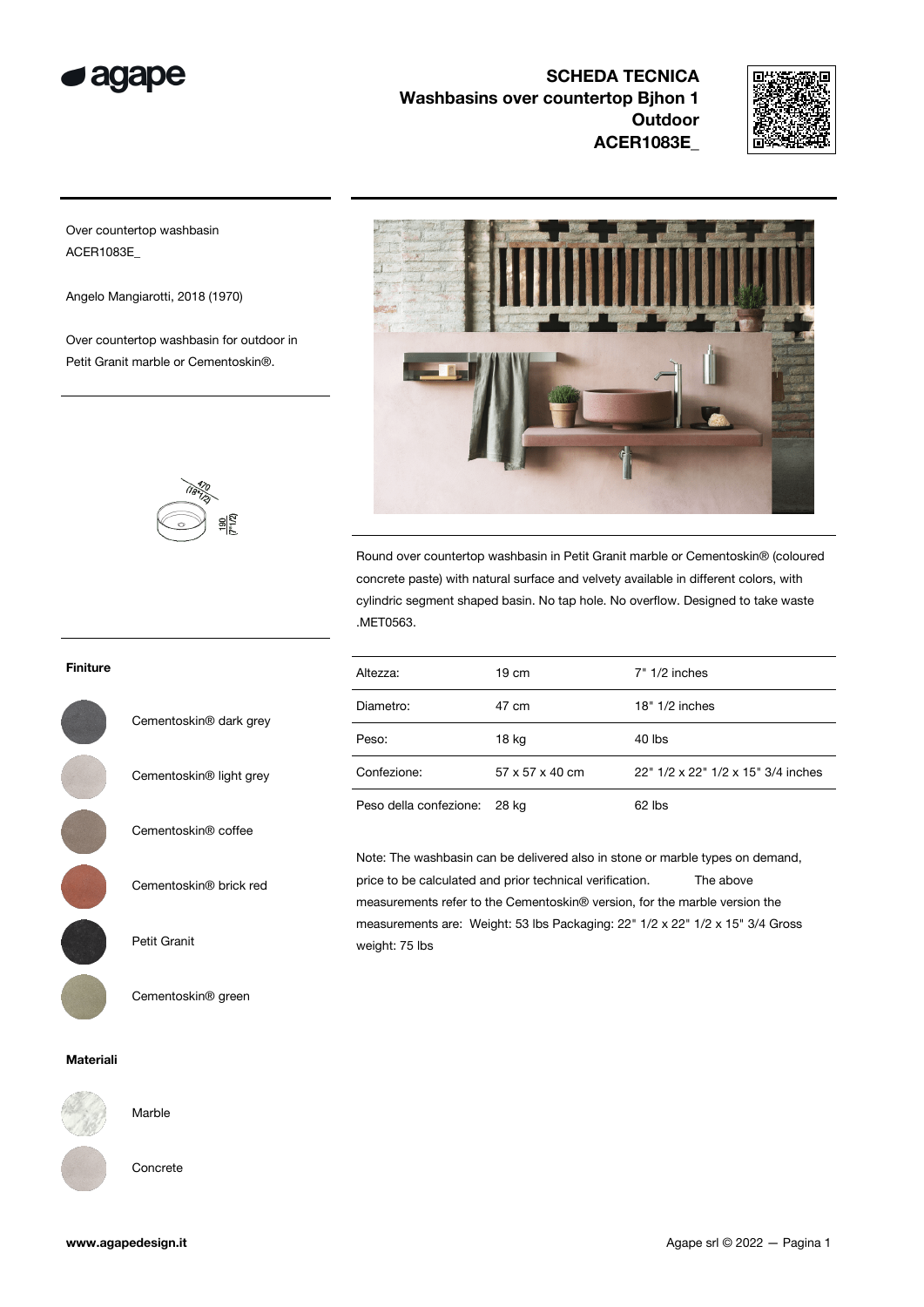

**SCHEDA TECNICA** Washbasins over countertop Bjhon 1 Outdoor ACER1083E\_



## **Main dimensions**

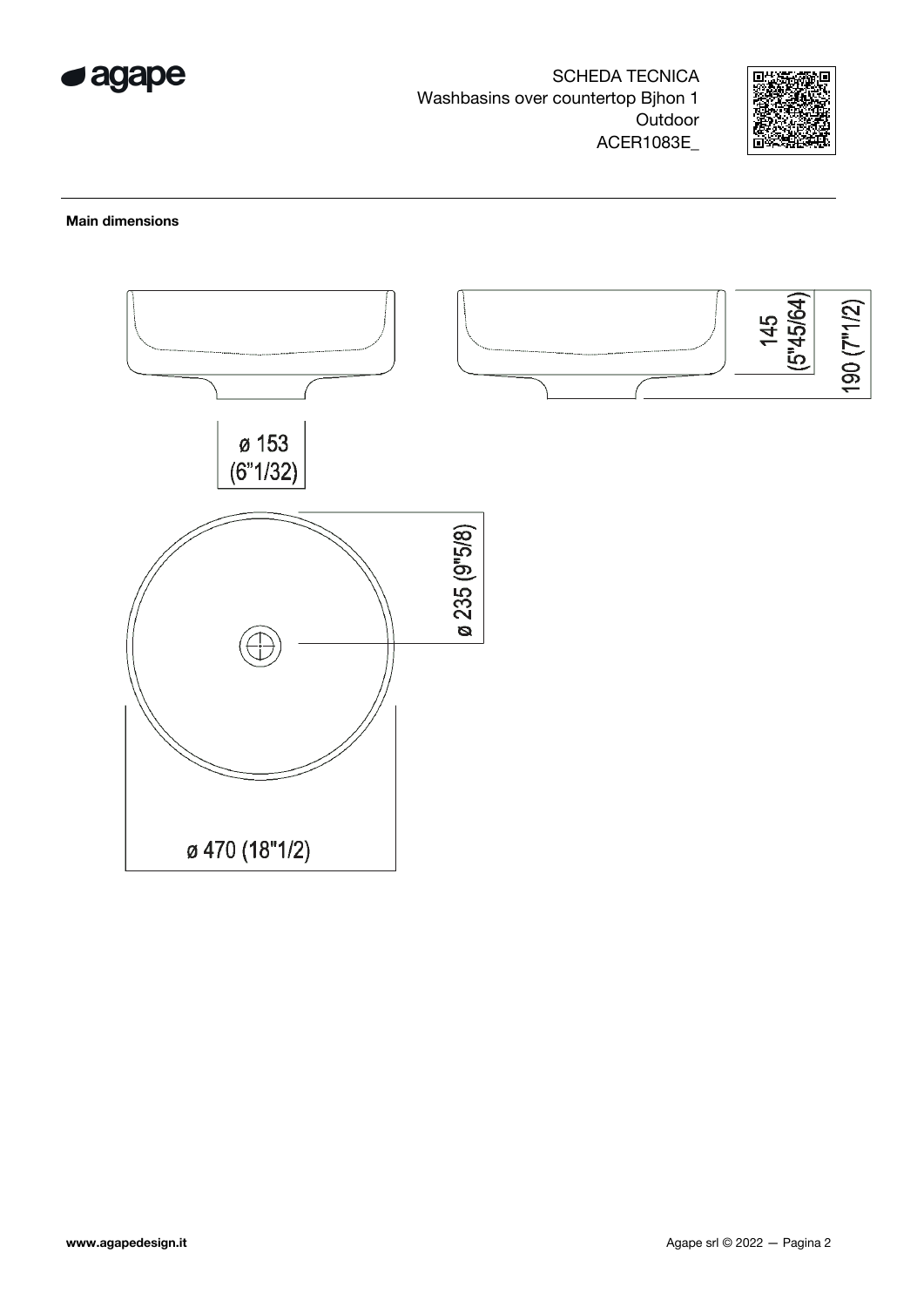

**SCHEDA TECNICA Washbasins over countertop Bihon 1 Outdoor ACER1083E** 



**Installation notes** 



Scarico per sifone ad incasso Drain for concealed waste trap

\*h.consigliata / advised h.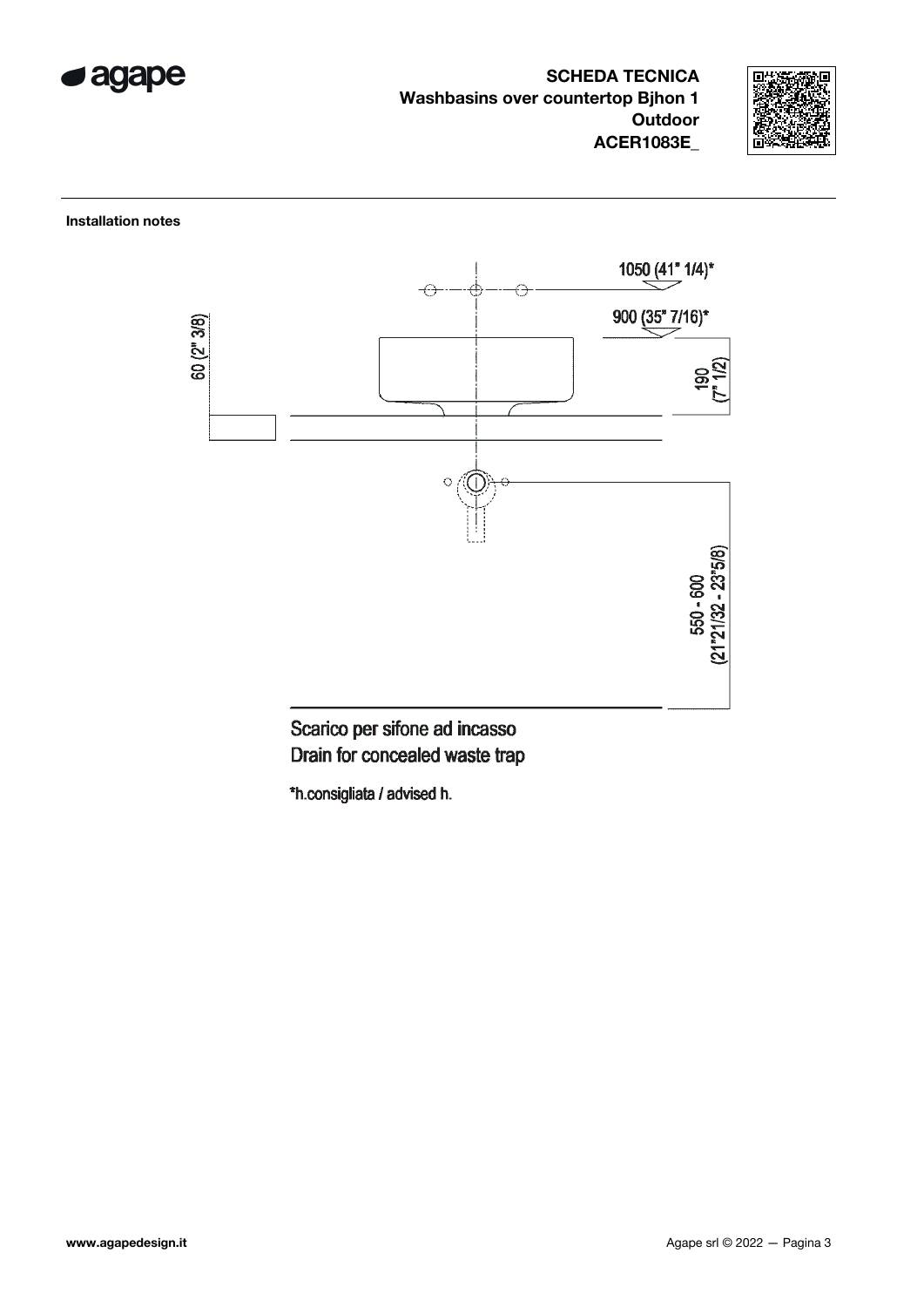



Holes for countertop washbasins and top mounted taps for top

## PIANO cm 50 / COUNTERTOP cm 50

Posizione standard per rubinetto su piano<br>Standard position for top mounted tap

Posizione standard per rubinetto a parete<br>Standard position for wall mounted tap